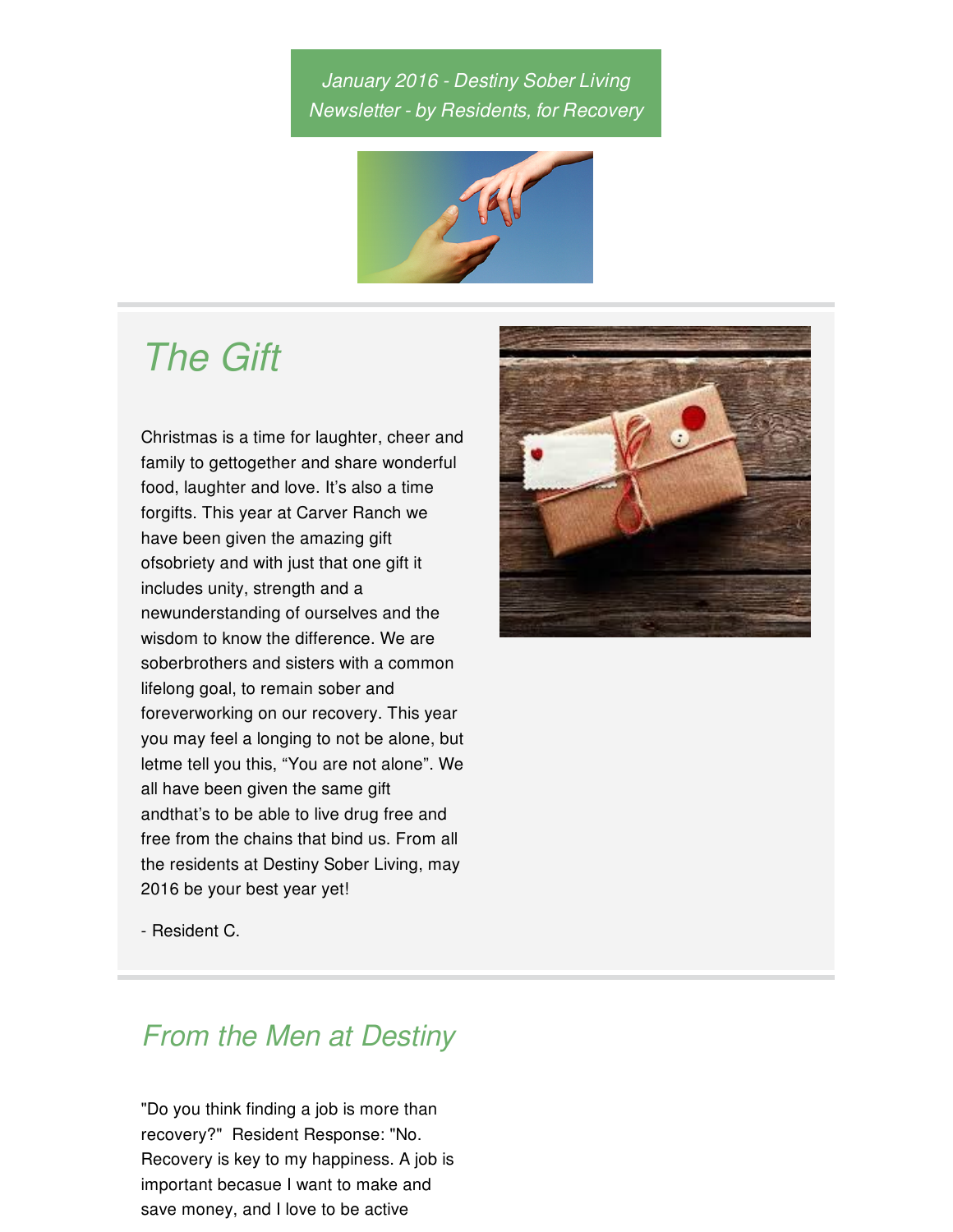andproductive, but none of that matters if I cannot stay sober. - Resident J.

"You owe it to yourself to give this program a chance. Ijust picked up my 60 day chip and I can't tell you how much that meant to me. Iwant to thank Destiny Sober Living for that. - Resident Terry





# *Thoughts from Carver Ranch*

I've been sober for 187 days. Some days it is easy andsome days it is hard. But I never gave up. Don't give up on yourself and yoursobriety. Never stop fighting. When you need to cry, let it out. I thank Godthat I was sent to Destiny at Carver Ranch. This is the longest I've been cleansince I have been 15 years old. Keep your faith and fight every day for yoursobriety. It's worth it.

From aRecovery Warrior - A.



### **Family Support Available**

Recovery from a mental health disorder or an addiction does not just affect the person who is struggling with these issues, it affects the whole family. Whether a person gets help through our agency or not, please pass our information along to family members. We have many resources for them. Remember to give families resources when they have a loved one who is struggling.

## *Giving Back*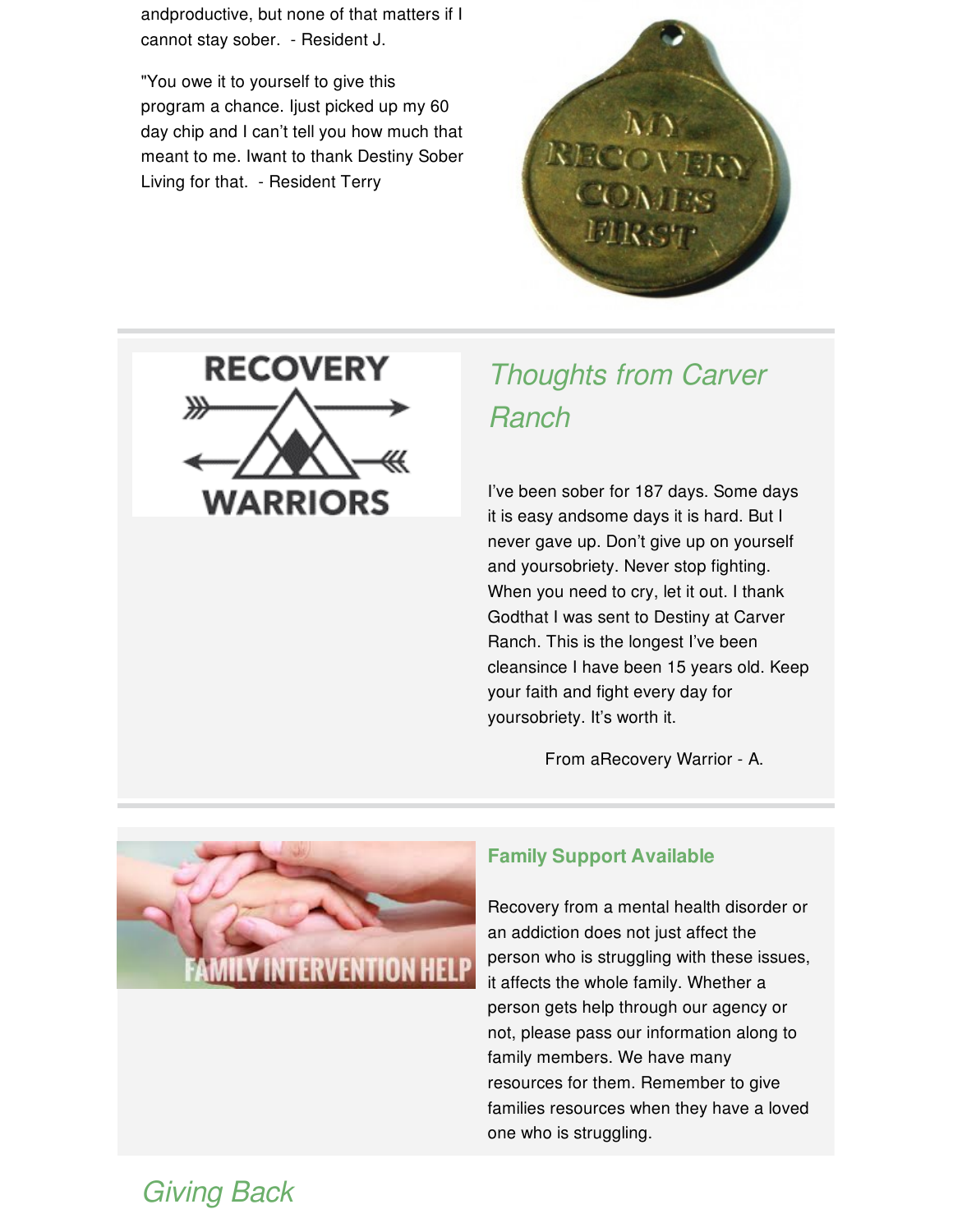Themen at Destiny made great gifts for their mom's. This included candlearrangements and a scrap book of their fondest memories. Thank you to StaffYesica for making this happen.

Thankyou to Staff Jessenia and Rienne who donated amazing Christmas decorations. Ourhomes have never looked more amazing.

Themen and women of Destiny shared Christmas together. Thank youto all the residents who helped cook and baked things to make this Holiday justlike home.

Sunday Dec 20th, 2015, the men at Destiny performed a Neighborhood Clean Up. They disposed of 12 trash bags completely full. Theyfelt a sense of pride and accomplishment knowing they are caring for theircommunity.

Thank you to Dan and Joey for bringing Heroin Anonymous toDestiny. Your passion about recovery is very contagious.



Destiny has started a clothing drive for the Homeless in conjunction with Heroin Anonymous. We have received generous donations from the community and these items will be handed out at the end of January. "We want people to know that just because Christmas is over that we haven't forgotten about those in need."

NA World of Service graciously donated NA Books to all of our residents. From the bottom of our hearts, thank you!"



### **OUTPATIENT SERVICES**

Destiny Sober Living is All About Treatment. In addition to our Residential Treatment Centers, we are now providing Outpatient Services. Please contact us for more information about our IOP groups and Individual Treatment for Substance Abuse, Mental Health and Domestic Violence. We also perform DUI Screening,

#### **RESIDENTIAL TREATMENT**

We individualize treatment to the person, not the person to the treatment. Treatment gets to the root of the problem. Real Treatment = Real Solutions.

#### **The New News!**

**Destiny justsubmitted its application to become CARF Accredited. This certification is thehighest accreditation our agency can receive. We are excited about thisprocess.**

**Each house receiveda badminton set. Everyone is having so much fun.**